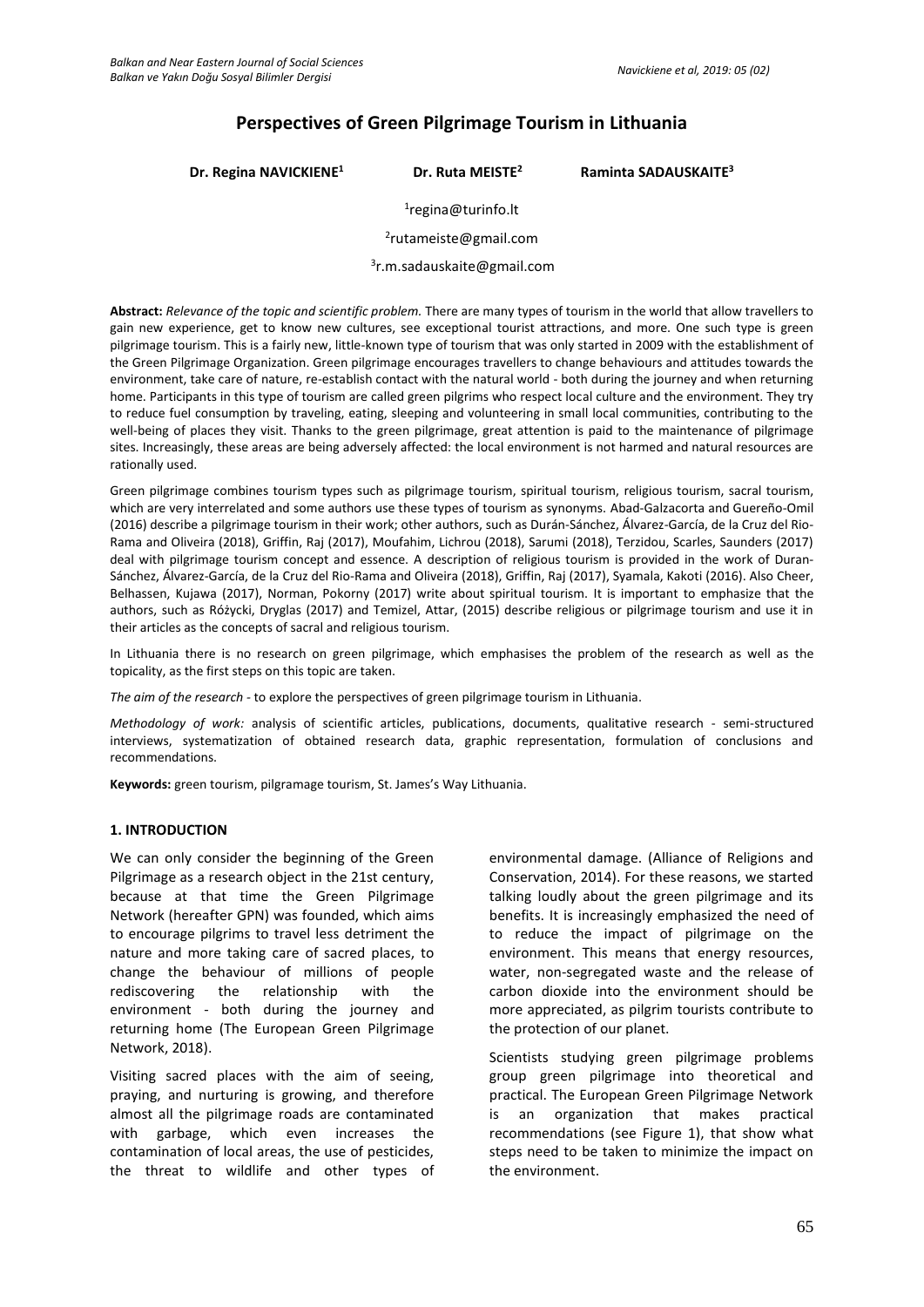#### Fig. 1. Practical Recommendations for Green Pilgrimage Application



Source: made by the authors according to the European Green Pilgrimage Network, 2018

Thus, these practical recommendations (see Figure 1) illustrate what green pilgrimage is and how to put it into practice. All recommendations are divided into three categories: to support, to customize, and to share. It can be seen that the focus is on the local communities, what encourages them to contribute to their social and economic well-being. It also encourages the use environmentally friendly measures, protecting biodiversity, providing clean water, and so on. To share means to express ideas, discussions, values that need to be shared with others, because only then you can find great solutions for harmony with nature and people.

So, with the increasing spread of world-wide travel ideas in addition to the aforementioned organization, the Green Pilgrimage Jerusalem community is currently operating in Europe, too, both of which are responsible for spreading the idea of green pilgrimage (in works and orally).

### **2. ST. JAMES'S WAY AND ITS SECTION PRESENTATION IN LITHUANIA**

The topic of green pilgrimage was inspired by the opened section of St. James's Way in Lithuania, which is a part of the sacred pilgrimage net, joining the world network in Santiago de Compostela (Spain), where one of the most known pilgrimage locations is, famous for St. James's tomb in Cathedral. Pilgrimages from all over Europe have been traveling along St. James's Way or Camino de Santiago for a long time to honour the apostle James (Camino Lituano, 2018). The believers have

been on this way since the X century and from then it remains one of the most popular pilgrimage directions. Based on European St. James's Way Federation data more than 300 thousand pilgrims arrived to this city in 2017 (278 thousand pilgrims in 2016). The number of believers is expected to grow even more, so the Galicia region and the city of Santiago de Compostela have joined the European Green Pilgrimage Organization to promote ecology and are already awarded 5 international environmental prizes.

St. James's Way in Lithuania or *Camino Lituano* is a 500-kilometer modern pilgrimage route across Lithuania, joining the European International Network of St. James's Way. The route begins at the Latvian-Lithuanian border, winds through Šiauliai, Kaunas, Alytus counties and reaches Poland, where it joins the *Camino Polaco* pilgrimage way in Poland. It was also established that the Lithuanian territory is crossed by the four international St. James's Ways Samogitia/Königsberg, Siauliai, Kaunas and Vilnius, and all of St. Apostle James's temples, which we have eleven in Lithuania, are joined by the Lithuanian Inner Way - St. James's Ring (Račkauskas, 2016).

For the convenience of pilgrims traveling, the main *Camino Lituano* is divided into an average of 25 kilometres of daily travel, and the entire route is about of 20 sections. The way leads through cultural, religious, and natural objects.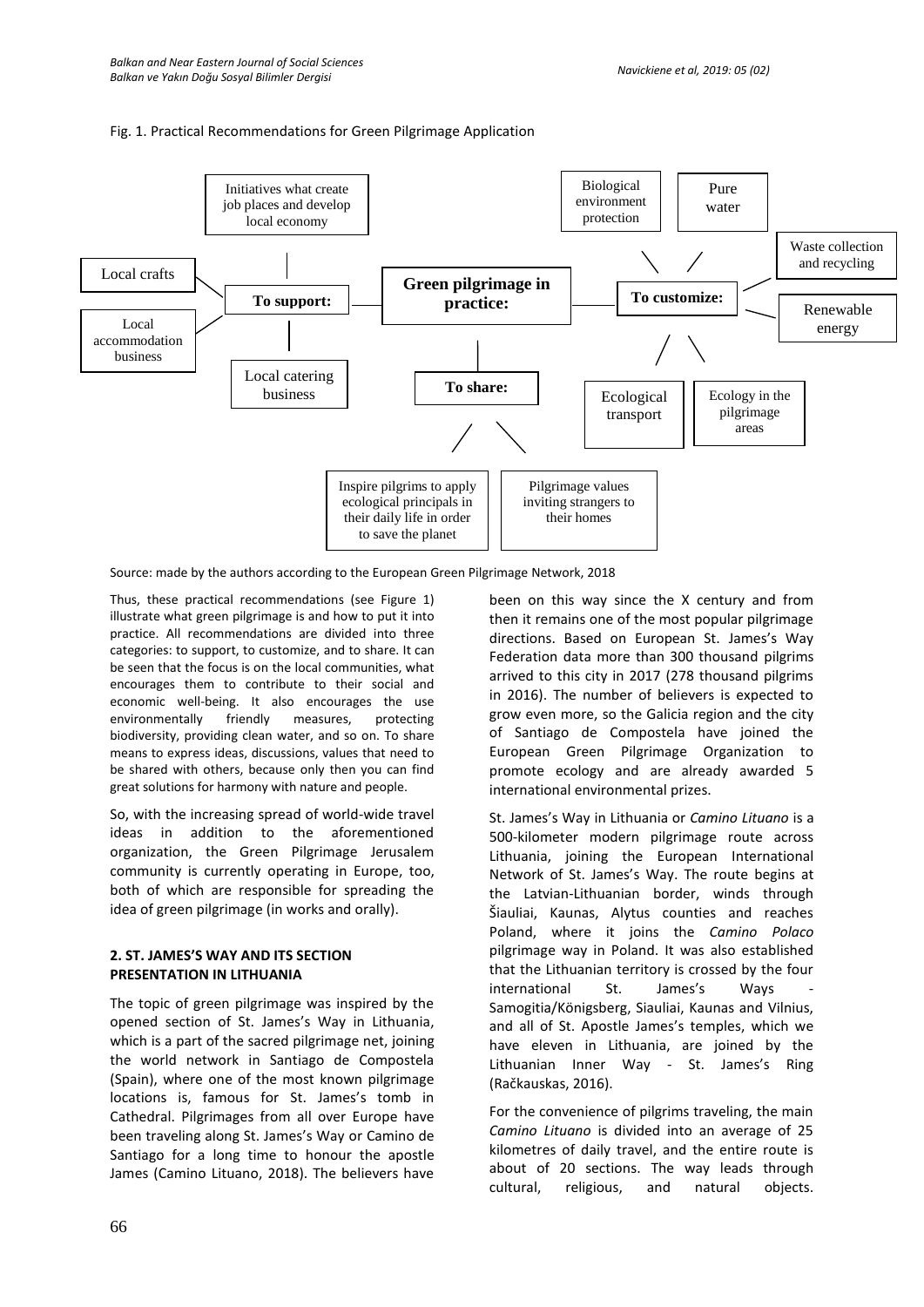Accommodation, catering facilities and other necessary infrastructure is available for the pilgrims and hikers at all sections" (Camino Lituano, 2018). According to the community of *Camino Lituano* (2018), the first sections of the way from Paberžė to the Lithuanian-Polish border and to the first stop of *Camino Polaco* in Sinai (Poland) have already been prepared. These sections are already fully customized and detailed on the *Camino Lituano* website, information about the road sections is also provided in the tourist information centres.

# **3. THE RESEARCH METHODOLOGY**

*The aim of the study* is to find out whether green pilgrimage tourism has perspectives in Lithuania and can be developed.

*The research method* is a qualitative study using a semi-structured interview consisting of 6 open questions. Respondents were selected, who are directly related to St. James's Way in Lithuania, has

contributed to its implementation and has the most knowledge of this way and its potential prospects. 6 respondents were selected for the survey, as the other respondents' answers started repeating the same. The study was conducted in March 2018.

#### **4. THE RESULTS OF THE RESEARCH**

The study showed that the preparation of St. James's Way in Lithuania is already marked by the interest of pilgrims both from abroad and from Lithuania, and a desire is noticed to come and try it. Most experts appreciate the decision to develop this way, and its establishment provides an excellent opportunity to develop green pilgrimage tourism in Lithuania.

It is important to know the expert's opinion on how they evaluate the decision to prepare a St. Way of James in Lithuania. The reviews on expert opinion you can see in Figure 2.





As shown in Figure 2, the respondents appreciate the decision to prepare the way in various ways. Some respondents highlighted the usefulness of this way by attracting more tourists from abroad and encouraging local pilgrims to travel. Usefulness notices when thanks to this way "pilgrims from all over the world learned about Lithuania and the possibility to travel along the certified St. James's Way sections in Lithuania" (Respondent No. 3). They distinguished the preparation of this way in Lithuania as the act that had to be done as an important fact. The fact that when preparing the maps, "it was revealed what we have not even believed: in Lithuania we have not only the routes drawn by the Council of Europe, but the whole of St. James's Way network" (Respondent No.1). It is also important to emphasize that joining the European St. James's Way network is considered a great appreciation and achievement, as it contributes to the country's reputation throughout the world and Europe. In addition to this, communion is being created to people because the way connects states, traditions, people and other important things. However, not all experts appreciate the way preparation decision, saying it is simply an attempt to profit from a known name. Other way extensions are just a tourist trick when seeking to profit from it. Some critics also criticizes the government's announced decision in 2016 on St. James's Way through Lithuania. According to them, this resolution has no influence on the further formation of the way and it is only a bureaucratic formality and solution. According to the respondent, "the way must be alive and people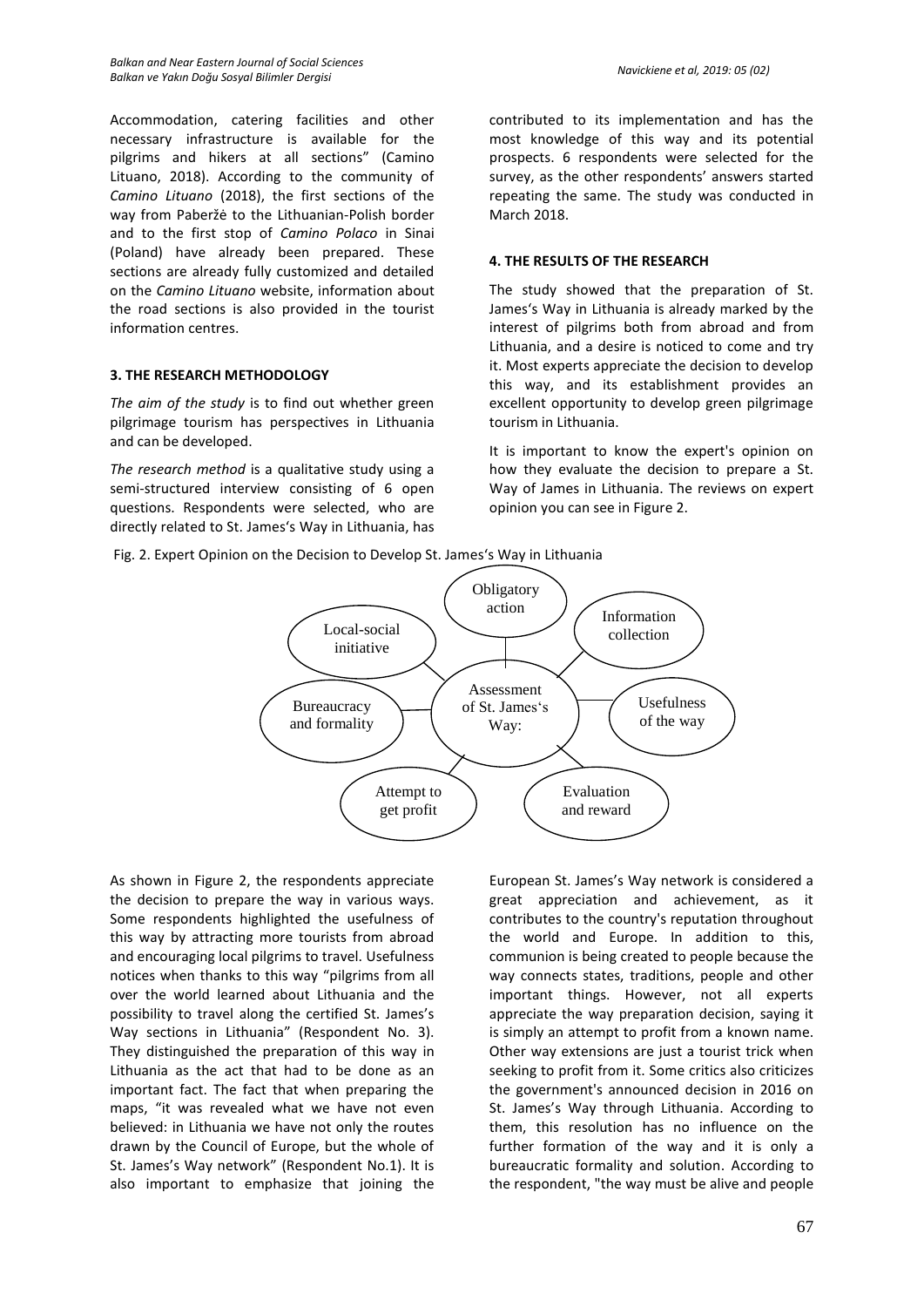must check it, mark it, ..." (Respondent No. 5). It is a local-social initiative, therefore the state support for the smooth running of the work becomes very important. Thus, having summarized the received answers, it can be said that almost all the experts have a positive view of the planned decision to develop a St. James's Way in Lithuania. It is also important that respondents observe and believe in the perspectives of this way, although they have highlighted some negative things as well.

Establishing the way, it is important to identify the expert opinion on the key elements of the infrastructure that is necessary for a new St. James's Way in Lithuania (see Figure 3). In their opinion, one of the necessary elements is accommodation. It is described as a place where "pilgrims could stay at a low cost and get the

minimum amenities" (Respondent No. 3). The accommodation should be next to the pilgrimage object so that the traveller does not have to move away from the route and at least every 25 kilometres. According to the experts, much attention should be paid to better communication, which means the bicycle and pedestrian paths are needed on the way. It is important to note that the new road should have clear links and detailed travel routes that were divided into sections. Also, the way should go along the rural roads, paths that are comfortable and away from the main roads. When traveling, dining and shopping venues are also necessary, where you can eat or buy water and food, and they should appear every 10 kilometres.

Fig. 3. Expert Opinions on the Most Important Infrastructure Elements in St. James's Way in Lithuania



One of the most important elements is convenience, the road sections have to be assembled properly. When traveling, there should be space where you can fill up with water, and according to the respondent, "various stands, rest areas where people can stop for rest" (Respondent No. 5). To sum up, while lodging and catering are the most important ones while traveling, however, communication and convenience are no less important on the way. Other things that are needed during the trip were not listed by the experts but are also necessary but less important.

When exploring the perspectives of this way, it is important to find out the expert opinion on what countries pilgrims it will attract and why. As it is shown in Figure 4, the experts identified three different categories according to the directions. All the experts unanimously agreed that St. James's Way in Lithuania will attract the attention of pilgrims from other countries. Most pilgrims who have already travelled to the traditional St. James's Way in Spain, all of them are potential travellers in Lithuania. Many travellers are interested in this way from Poland, France, Italy, Spain and other EU countries.

Fig. 4. Expert Opinion on the Attractiveness of St. James's Way in Lithuania to Pilgrims according to the **Directions** 

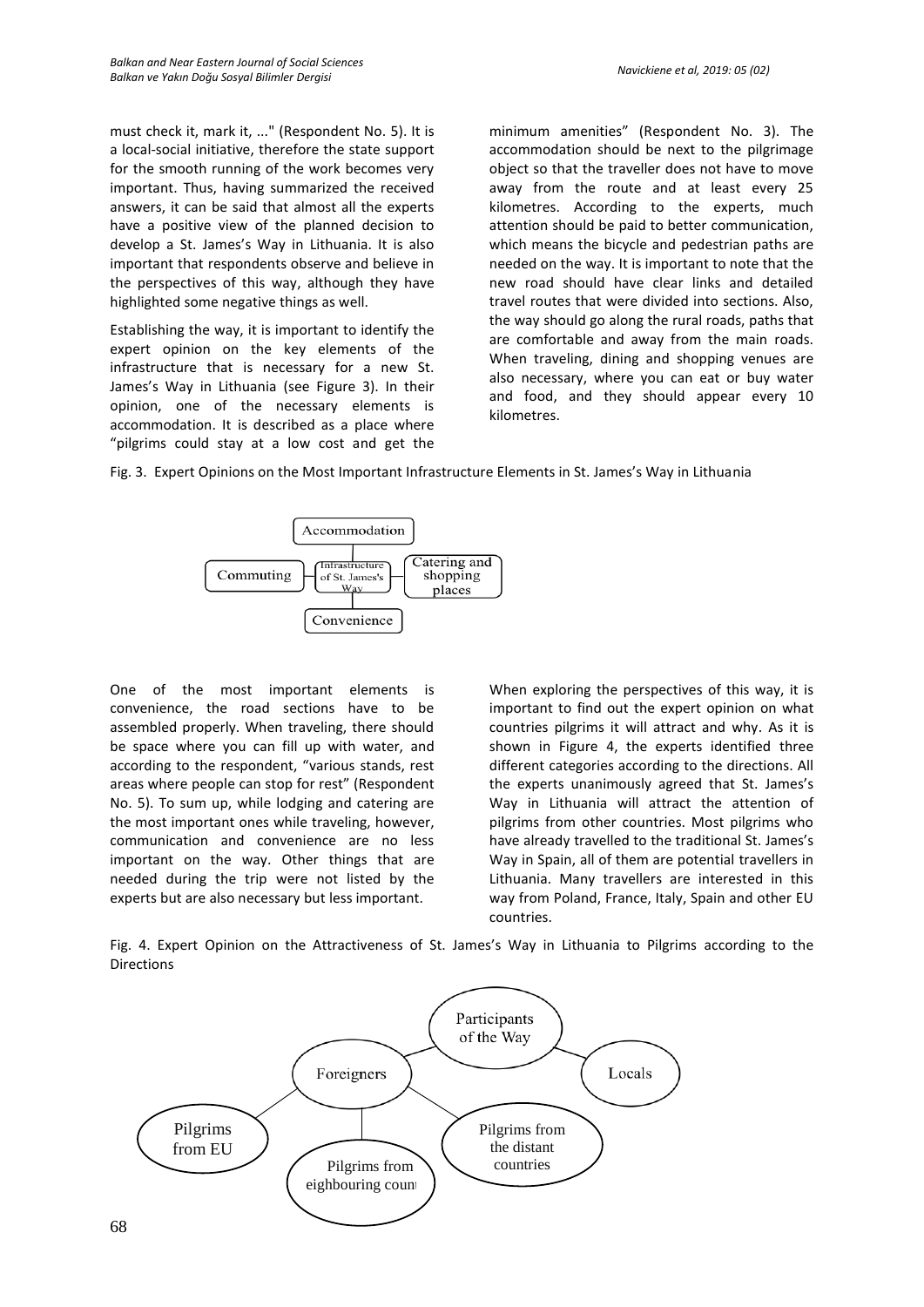However, one of the experts pointed out that Lithuania is reachable even from the distant countries such as Australia, South Korea, the United States and other. Also, experts agree that this route can be attractive for Lithuania's neighbouring countries as well, because convenient connections and pilgrimage objects are much closer and easier to reach. It is also important to note that, according to the respondents, this way has led Lithuanians to participate more actively in traveling. It is noticed that more and more people like to go for a short weekend trip with their family or friends and overcome one section of the way. This way encourages independent travel and presence in nature. It is also highlighted that good weather has less impact on pilgrims than ordinary tourists. Comfort and good conditions are important, but this is not the most important part of this type of trip. Summarizing all the answers given by the respondents, it is concluded that many pilgrims from abroad who have already tried this way in Spain are interested in St. James's Way in Lithuania. There is also increasing interest of Lithuanians to desire to travel in nature.

As pilgrimage tourism is becoming more and more popular, it is important to hear the opinion of the experts about the need for new pilgrimage ways in Lithuania, which would be attractive to both Lithuanians and foreigners.

Fig. 5. Expert Opinions on the Need for New Pilgrimage Ways in Lithuania



As it is shown in Figure 5 all the experts unanimously agreed that the pre-existing pilgrimage routes should be fully arranged and adapted to travel. Also, there is no need to create new routes at this time. One of the experts pointes out that it is now important to observe St. James's Way in Lithuania. First of all, it is needed to test this path with its strengths and weaknesses to be eliminated. It is also necessary to improve the current way conditions to make things smoother, more efficient in creating a new route. However, the experts do not exclude the possibility of later creating and offering more interesting routes only without advertising them as pilgrimages. Thus, the fourth question suggests that there is currently no need to create new pilgrimage routes in Lithuania.

The experts were asked about the perspectives of St. James's Way in Lithuania assessing it in five dimentions.

Fig. 6. The Perspectives of St. James's Way in Lithuania on Infrastructure, Attraction of Tourists, Involvement of Local People, Tourism Education, Hospitality Concept Formation



In Figure 6 there are five dimensions for evaluating the perspectives of the way and the experts were asked to comment on each part of it. Firstly, all the experts have responded about the infrastructure possibilities, that this will improve the current situation, contribute to its creation, nurturing and preservation. However, in the opinion of one expert, municipalities and regions create their own infrastructure of local significance, and the way simply connects existing paths. In his opinion, "the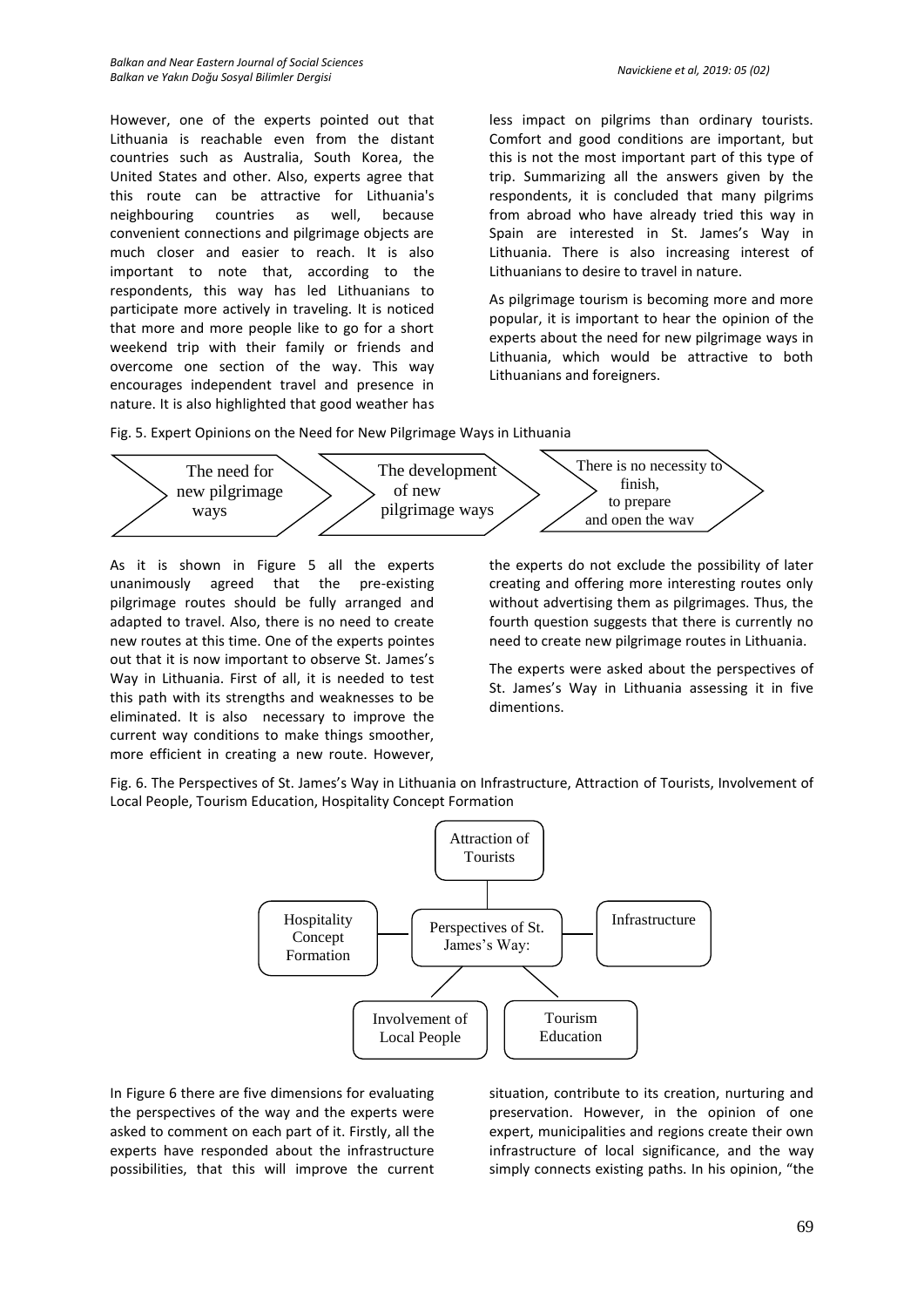increase in traffic would obviously require improvements in infrastructure" (Respondent No 5).

In asking about the attraction of tourists, experts highlighted the visibility of this way at European level and the fact that St. James's Way in Lithuania contributes to the country's reputation both in Europe and worldwide. It is believed that it will attract more pilgrims from all over the world because people more and more travel on foot or by bicycle. One of the experts said that improving infrastructure and attracting tourists is a matter of direct concern, and with the increasing number of travellers, the infrastructure needs to be gradually upgraded. Unfortunately, not all respondents agree with the statement that the way will help attract more travellers from abroad. "It will rather stimulate Lithuanian tourism in smaller towns through which it will go" (Respondent No. 4). Nonetheless, there is an increased interest in this way by pilgrimages, letters are received with the intent to enter the country, hiking trips are being organized from abroad.

When asking about the involvement of the local population, the responses received suggest that the local population is encouraged to contribute to the way. The locals willingly help, invite pilgrims to their homes and provide accommodation for the travellers. Residents are given new opportunities

to set up accommodation, catering services, familiarize with their craft, sell their product, etc. These people also contribute to the education of tourists as they introduce local traditions, food. In this way, the traveller has the opportunity to see the country from the other side. Various publications with detailed information on localities, local communities, history, etc. – it important, but everything you need for a traveller can be found on the Camino Lituano website. It is noted that the most important and best way to provide the necessary information is lively communication. According to the expert, co-operation between the community and travellers contributes greatly to tourism education. Finally, the experts were asked about the concept of hospitality and they highlighted the mutual understanding, hospitality, and cooperation between communities and pilgrims. The received responses showed that all five dimensions (see Figure 6) are closely related and important. Despite the negative feedback from several experts, it can be said that St. James's Way in Lithuania is promising, pilgrims are already well aware of it and local people are increasingly involved in contribution to this way.

Finally, the experts wanted to share their additional insights about St. James's Way in Lithuania, what was not asked about (see Figure 7).

Fig. 7. Additional Comments from Experts on the St. James's Way in Lithuania



Here are some of the experts who shared more information about the activities of this way association, which is actively taking care of this pilgrimage way. For example, the Lithuanian Association of St. James's Way Municipalities is one of those organizations that actively collaborates with the European St. James's Way Federation and actively contributes to the internationalization of this way. Another expert says that the Lithuanian Association of St. James's Way Friends is initiative that has become the first step in Lithuanian way idea. There is also a willingness to share ideas about additional activities related to the way. Also one of the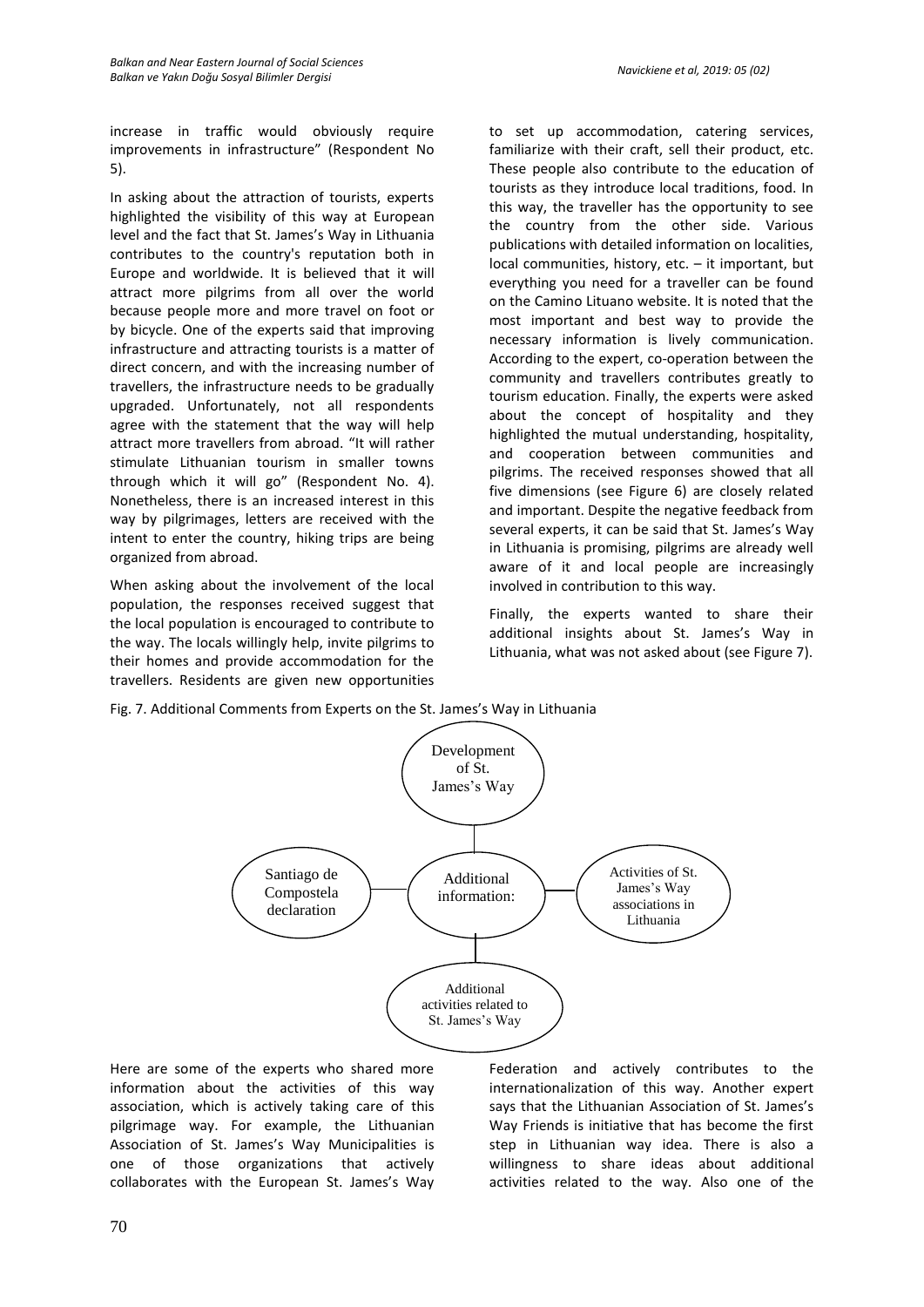specialists is interested in the development of the way, and he is interested in "how it will take place when the tourist flow increases" (Respondent No. 2). Another expert identified the Santiago de Compostela Declaration, which is important in describing the measures to be taken by the Europe Council in revitalizing St. James's Way tradition. Thus, in summary, there are a number of additional activities related to this way. It is important that the activities being developed are not reduced and further developed. Thanks to this issue, we have also learned about important activities of some organizations in Lithuania that cooperate with European organizations.

Summarizing the results of the interview, it can be stated that green pilgrimage tourism has excellent perspectives for successful development in Lithuania. The results show, that St. James's Way in Lithuania has elements that meet green pilgrimage.

# **5. CONCLUSIONS**

1. Having analysed scientific literature and other sources about green pilgrimage it can be claimed that green pilgrimage has only begun in the 21st century, and the main problem being investigated is the damage caused by pilgrims to the sacred places. Green pilgrimage encourages pilgrims to travel more responsibly, rediscover the link with nature, support the local population, apply ecological principles in their activities every day. In order to succeed in spreading this idea, three organizations have been set up, one of which operates globally and the other two organizations are active in Europe.

2. Having reviewed the literature related to St. James's Way in Spain it is known that this way has been extensively visited by prayers since the ancient times. There is a section of St. James's Way in Lithuania, too, leading to Spain and becoming more and more popular over the world. Three organizations founded in Lithuania take care of the maintenance of this way: St. James's Way Friends Association, St. James's Way Municipalities Association and Camino Lituano Organization. At the moment, to prepare St. James's Way in Lithuania the founding work is carried out that is running smoothly.

3. The empirical study (a new green pilgrimage object - St. James's Way) showed that the perspectives for the development of green pilgrimage tourism are good, as respondents appreciated St. James's Way in Lithuania very much, which can be described as a purified object of this kind of tourism. Respondents see this way as a great opportunity for a foreigner to see Lithuania in the view of the local people and they pointed out that St. James's Way will help attract more tourists from abroad, not only those who are interested or already have tried St. James's Way in Spain and would like to try this pilgrimage in Lithuania, but also those who didn't know about it. The study showed that the development and popularity of this pilgrimage would be driven by the development of infrastructure and the provision and establishment of missing services. According to the respondents, active involvement of the local communities into various activities on the way would contribute to their economic and social well-being, as local people willingly assist traveling pilgrims in their homes for overnight, rest, socializing, and providing the necessary information. Finally, there is still a lot of work to be done to bring out St. James's Way's negative effects in Lithuania, but experts are currently distinguishing really positive perspectives.

# **6. REFERENCES**

- M., Guereño-Omil, B. (2016). Pilgrimage As Tourism Experience: The Case Of The Ignatian Way. (žiūrėta 2018-11-27) [https://www.researchgate.net/publication/31940167](https://www.researchgate.net/publication/319401670)  $\Omega$
- About EGPN. (2018). The European Green Pilgrimage Network. Paimta 2018-02-12 iš the European Green Pilgrimage Network tinklapio: https://www.greenpilgrimageeurope.net/about-theegpn.html
- Alliance of Religions and Conservation. (2014). Pilgrims leaving a positive footprint on the earth, A handbook. Paimta 2018-02-23 iš the Green Pilgrimage Network<br>tinklapio: https://www.greenpilgrima https://www.greenpilgrima geeurope.net/uploads/

9/5/2/2/95225216/egpnhandbook\_june2017\_lowres. pdf

- Camino Lituano. (2018). Apie Camino Lituano. Paimta 2018-04-12 iš Camino Lituano organizacijos tinklapio: http://www.caminolituano.com/apie-camino-lituano/
- Cheer, J. M., Belhassen, Y, Kujawa, J. (2017). The search for spirituality in tourism: Toward a conceptual framework for spiritual tourism. (žiūrėta: 2018-12-01) http://www.bgu.ac.il/~yanivbel/pdf%20files/TMP2.pd f
- Durán-Sánchez, A., Álvarez-García, J., de la Cruz del Río-Rama, M., Oliveira, C. (2018). Religious Tourism and Pilgrimage: Bibliometric Overview. (žiūrėta 2018-11- 27)

https://www.researchgate.net/publication/32713766 5 Religious Tourism and Pilgrimage Bibliometric Ov erview

- Griffin, K., Raj, R. (2017). The Importance of Religious Tourism and Pilgrimage: reflecting on definitions, motives and data. International Journal of Religious Tourism and Pilgrimage. ISSN : 2009-7379, Volume 5(iii).
- History of the EGPN. (2018). The European Green Pilgrimage Network. Paimta 2018-02-12 iš the European Green Pilgrimage Network tinklapio: https://www.greenpilgrimageeurope .net/egpnhistory.html